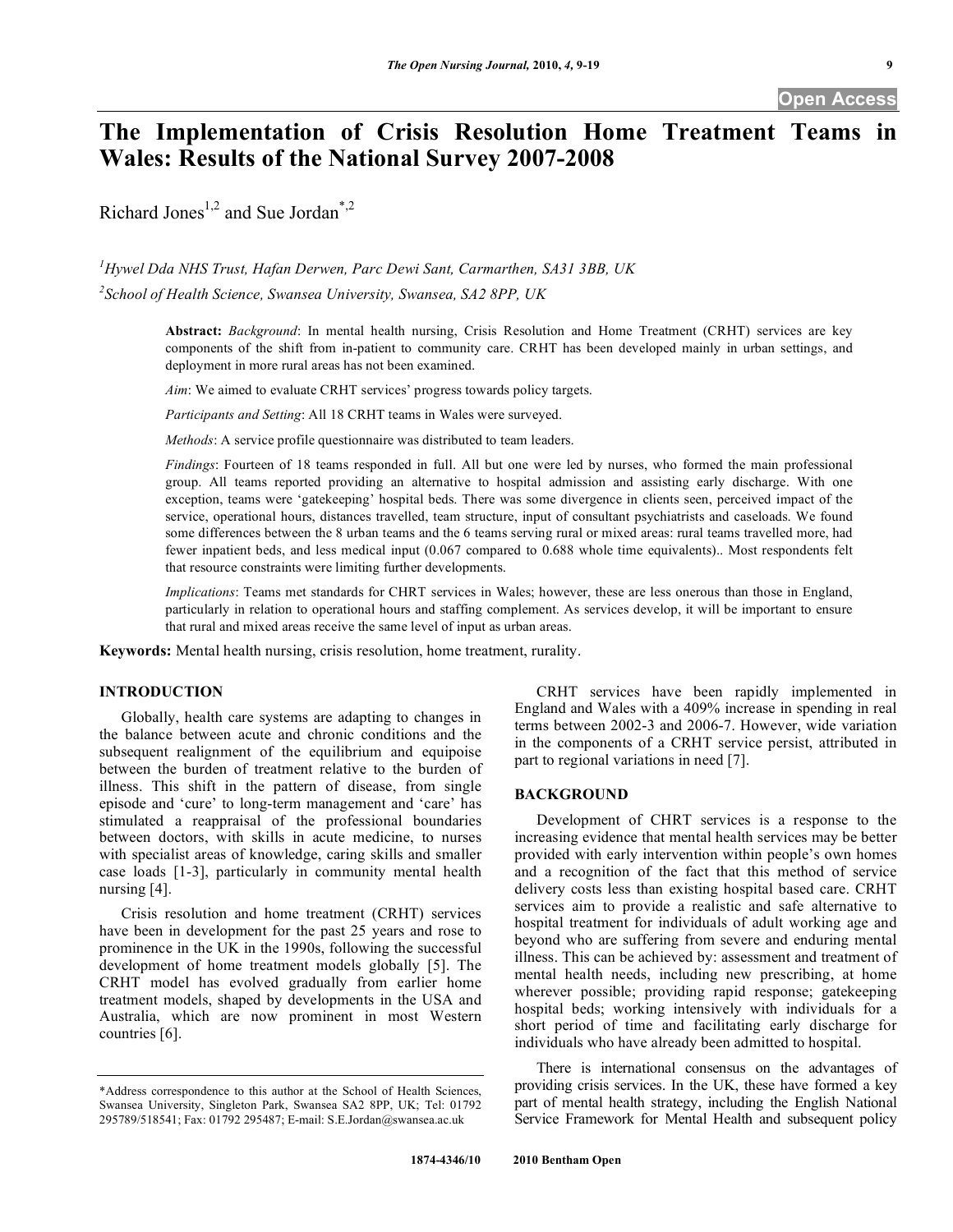#### **10** *The Open Nursing Journal, 2010, Volume 4 Jones and Jordan*

guidance [8, 9], and the Welsh priorities and planning guidance [10, 11]. CRHT services can: reduce the number of hospital admissions; reduce the length of stay on inpatient units; increase cost effectiveness and provide more satisfactory care for service users and their families, with no significant difference in the rates of suicide or violence [5, 12-14].

 Mental health policy and policy guidance in Wales prior to this survey [10, 11] had demanded the introduction of Crisis Resolution Home Treatment (CRHT) teams to serve the adult population. Despite this, there appeared to have been a varying degree of implementation of CRHT services across Wales.

 CRHT services are relatively new and have largely been developed in urban areas [15]. Existing models of implementation are based upon urban models, and, as with all aspects of public health, further work is needed to explore their relevance to and feasibility in non-urban areas [16].

# **THE STUDY**

 Accordingly, we surveyed all CRHT teams in Wales to evaluate the service's progress towards the target set by WAG in 2004, (Service and Financial Framework target 17), that all health communities must put in place mental health CRHT services by 31st March 2006 [10]. The expected outcome was reduction in total mental health bed days for adults of working age by 5% in 2006-7 and 25% in 2007-8. This was compared against policy guidance issued a year later [11] (see Fig. **1**).

# **AIMS AND OBJECTIVES**

The purpose of this survey was to:

- audit and generate a baseline understanding of CRHT services in Wales between September 2007 and March 2008;
- explore how a largely urban model was being implemented in a small country with mixed pockets of rural population;
- examine whether services have met WAG (2004, 2005) [10, 11] targets (above), and where difficulties have arisen in achieving this;
- elicit what the teams felt their goals should be for the future.

# **PARTICIPANTS AND SETTING**

 Wales is a small country with a population of approximately 3 million people [17]. All CHRT teams in Wales were surveyed. This accounted for all major urban areas of Wales, but excluded some rural areas as they had not yet developed CRHT services in response to WAG policy.

# **METHOD**

 A service profile questionnaire, with a mixture of closed and open questions, was developed by the All Wales CRHT Network, involving the majority of CRHT services across Wales. This survey was discussed, developed and piloted with the network over several months. The network was also used to identify any other CRHT services in Wales. Any secondary mental health team that provided a service which could respond to individuals in crisis, within the guidance of WAG (2005) [11] policy, was invited to complete a service profile. These were distributed *via* email for return *via* email or post. Reminders were sent to those who had not responded within six weeks.

 Teams were asked to describe whether they operated within an urban, rural or mixed area. There are no universally accepted criteria for rurality [16]. The criteria used for this survey were those adopted by the national survey of CRHT teams in England [15], which were adapted from Periman *et al.* (1984) [18]. An "urban" area was defined as a city or town with a population of at least 50,000; a rural area as one with no town of 10,000 or more and less than half the population living in towns/villages of 2500 or more; and mixed areas as meeting neither of the above criteria.

The Welsh guidance issued in 2005 recommended that CRHT services should, as a minimum:

- Be multidisciplinary with input either as a core part of the CRHT service or access to: medical; nursing; occupational therapy; psychology; support workers; approved social workers/social workers;
- Be multi-agency, i.e. health and social care services and others where appropriate, including non statutory sector providers;
- Be available to respond to psychiatric emergencies 24 hours a day 7 days a week 365 days a year;
- Provide a core service that is available as a minimum from 0900 to 2100, with an on-call service available throughout the night;
- Provide intensive contact with service users and where appropriate carers for a short duration of up to six weeks;
- Act as a 'gatekeeper' to acute inpatient services, rapidly assessing individuals with acute mental health problems and referring them to the most appropriate service;
- Ensure that individuals experiencing acute and severe mental health difficulties are treated in the least restrictive environment and as close to home as clinically possible;
- Remain involved with the client until the crisis has resolved and the service user is linked into on-going care;
- Ensure where hospitalisation is necessary, active involvement in discharge planning;
- Be involved in care planning through the Care Programme Approach (CPA)
- Plan interventions that cover social, financial, housing as well as treatment needs;
- Provide support and education to carers/ family where appropriate. [11, p. 4]

**Fig. (1).**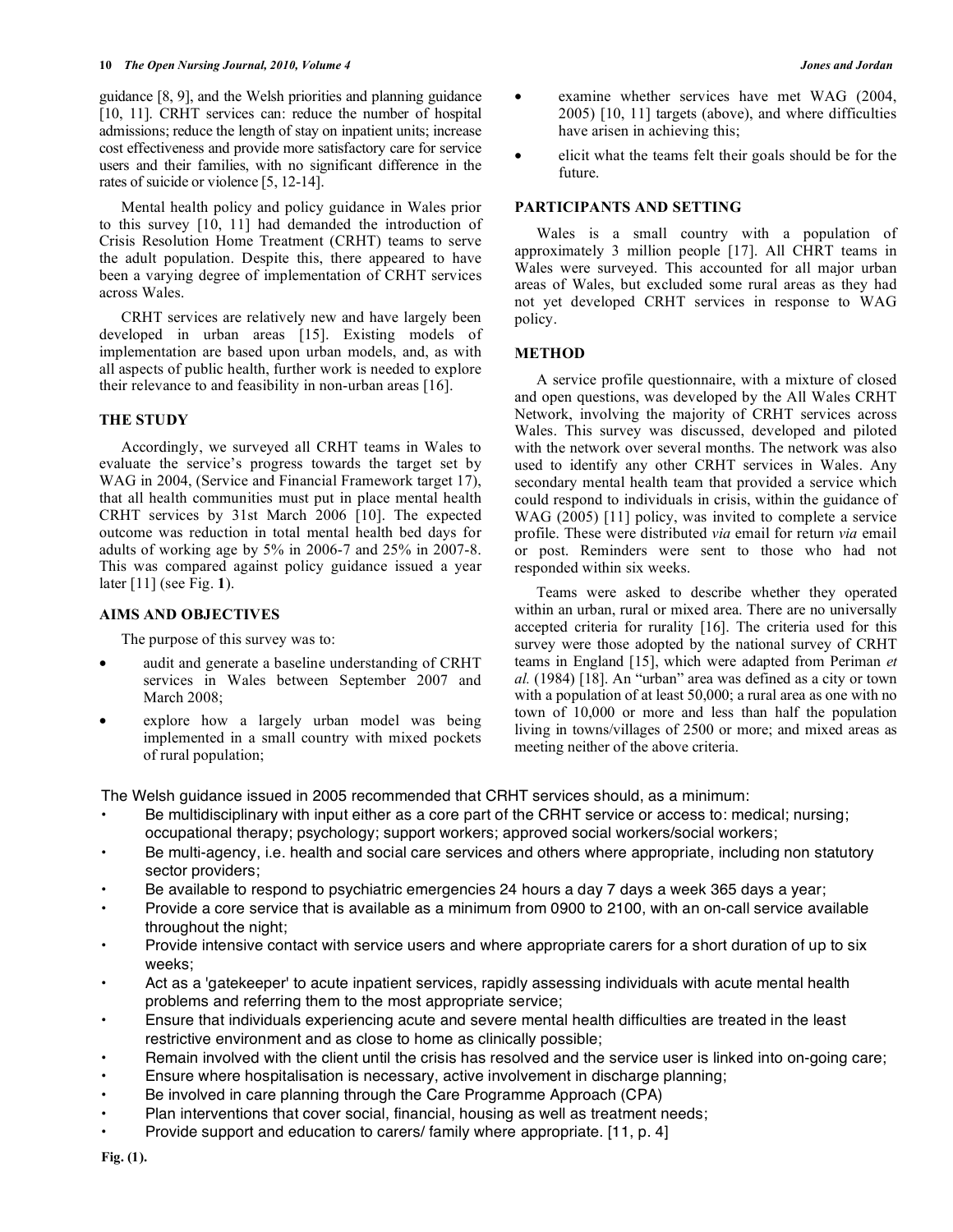#### *The Implementation of Crisis Resolution Home Treatment Teams in Wales The Open Nursing Journal, 2010, Volume 4* **11**

 Staff were categorised by professional group and, for nurses, pay band. Establishment figures were measured as whole time equivalents (wtes) with 1.0 wte being equal to 37.5 hours per week. This was compared to recommendations made by the Sainsbury Centre for Mental Health [19], a UK charity that undertakes research, policy work and analysis to improve mental health practice and other public services.

 This service evaluation was undertaken as an audit, and was approved as such by the NHS Trust Research and Development Department. Accordingly, the local Research Ethics Committee felt that ethical approval was not required.

### **ANALYSIS**

 Data were entered into into the statistical package for the social sciences (SPSS Inc., Chicago, Il., USA) for windows, version 16 and described [20].

 Open questions were asked around some areas of practice where there appeared to be no clear established patterns in Wales, such as:

- "What arrangements does the Team have for medical cover, both day to day and in relation to responsibility for the Team caseload?"
- "How are you evaluating the work of the Team?
- Does the evaluation draw directly on the experience of users of the service and people that support them?"
- "What do you feel is particularly effective about the team?"

 Responses to open questions were examined by content analysis to check the frequency and distribution of certain responses [21].

# **RESULTS**

 Of the 18 teams in Wales, 15 replied, response rate 84% and 14 (78%) responded in full. No questionnaires were excluded as incomplete, although not all respondents were able to answer all questions.

## **What the Teams are Able to do**

 In terms of providing the core components of a CRHT service, all teams were able to provide an alternative to hospital admission for those experiencing acute mental health difficulties. All teams provided intensive contact with service users and, where appropriate, carers for up to six weeks. Fourteen teams (93%) acted as "gatekeeper" to acute inpatient services, rapidly assessing individuals with acute mental health problems and referring them to the most appropriate service. All teams were involved in the early discharge of inpatients.

 All teams accepted referrals for individuals experiencing psychosis, affective disorders and coexisting substance misuse disorders. There were variations around other presentations. Most teams would accept individuals experiencing anxiety disorders and personality disorders. Most would exclude social or relationship difficulties, a primary diagnosis of substance misuse, or organic disorders (Fig. **2**).

 All 15 teams had crisis beds available to them. Thirteen teams (87%) had access to inpatient units for overnight admissions. One of these could also access a single bed within a local authority residential unit when a crisis bed was required as an alternative to using the traditional inpatient unit. The other two teams (13%) shared access to a dedicated crisis house and a crisis recovery day unit, operating seven days a week, staffed by a multidisciplinary team. Only three



#### **Diagnoses accepted by CRHT teams**

**Fig. (2).** Inclusion criteria for CRHT teams.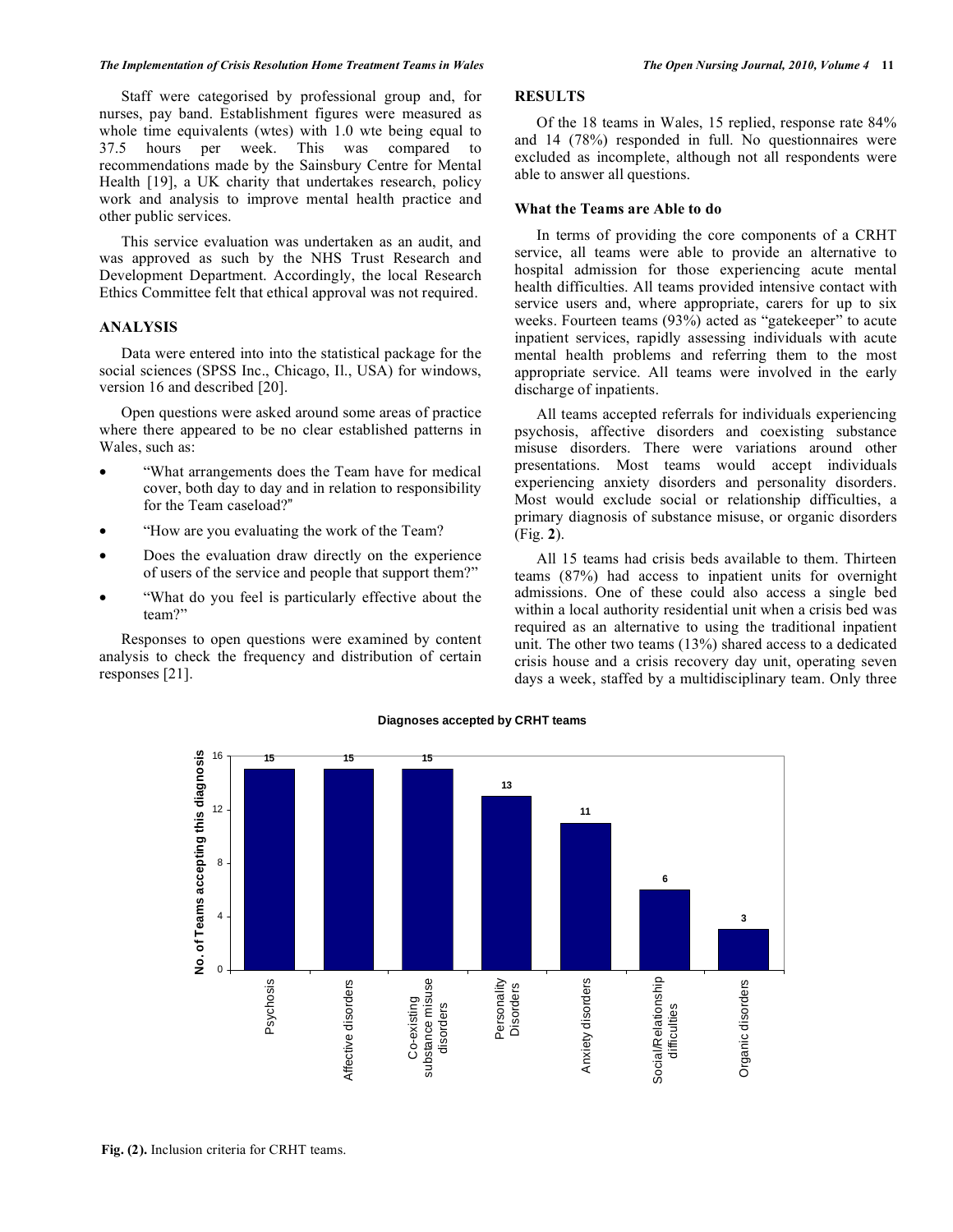other teams (20%) had access to day hospital services. For any additional needs, other teams accessed existing community mental health teams, which are secondary mental health community services, typically operating within the hours of 9-5 Monday to Friday.

#### **Impact of the Teams**

 Teams were asked how they assessed their impact and if their data indicated that they had been effective since their introduction. Eleven teams (73%) routinely used patient satisfaction surveys, although it is not clear how these are distributed and collated. Eight teams (53%) routinely gathered data to assess their team's impact on admissions, using: numbers of referrals; referral sources; assessments offered; numbers accepted by team; length of team intervention; numbers admitted; length of stay on ward; assessments for avoiding or for offering an alternative to admission and facilitating early discharge. Eight teams (53%) reported that their data indicated that they had been effective in reducing admissions to acute psychiatric beds. Three teams (20%) felt they were providing a rapid response to urgent referrals. Eight (53%) stated that they had improved "whole systems working" that had improved the service users' experiences.

#### **"Urbanicity" of Teams**

 Of the fifteen teams who responded, eight teams (53%) operated in urban areas, six teams (40%) in a mixed urbanicity area, and one team in a rural area. Only nine teams completed information on the approximate square mileage of their area. The smallest area reported was 40 square miles and the largest 987 square miles. Urban teams covered smaller areas (Fig. **3**).

 All urban teams travelled less than 26 miles to visit a service user. This could increase to 50 miles (Fig. **4a**) for mixed or rural areas. The mean maximum travelling time to visit a single client was 52 minutes (SD 17), median 52.5.

With one exception, urban areas report less travelling time than rural/mixed areas (Fig. **4b**).

 Urban teams had an average of 29.8 inpatient beds available to them, mixed teams 22.8 beds and the one rural team had 16 beds. Urban teams appeared to have a greater number of beds accessible, however one urban team also had the lowest (11).

#### **Operational Hours of Teams**

 Eight teams (53%) operated a twelve hour service generally between 9am and 9pm; there were variations to within 1 hour. Three teams (20%) operate from 9am to midnight, and three (20%) a 24 hour service. Ten (67%) stated that their out of hours services were offered by other teams, most commonly the on-call psychiatrist. One stated that a telephone service was available from inpatient units (Fig. **5**).

#### **Team Structure**

 Fourteen teams (93%) reported their establishment; the fifteenth was still in development. Two teams shared staff and it was unclear to what extent their roles and responsibilities were dedicated to CRHT work, therefore, they were removed from the calculations. Of the twelve teams considered, six (50%) met the Sainsbury Centre for Mental Health guidance of minimum team of 10-11 wte in urban areas [19], four met Department of Health [9] recommended team of 14 wte clinical staff, excluding psychiatrists. The three oldest established teams in the country had not developed to meet Sainsbury minimum recommended guidelines. They also lacked full multidisciplinary establishment (Table **1**).

 The mean number of whole time equivalents per team was 11 (SD 4), median 9.5, range 5.6-17.4. This was related to the size of population served by the team but not the time and distance travelled. This establishment figure excludes psychiatrists and administration staff in order to provide a



#### **Square mileage of the areas covered**

**Fig. (3).** The measure of urbanicity is indicated by urban (U), mixed (M) and rural (R).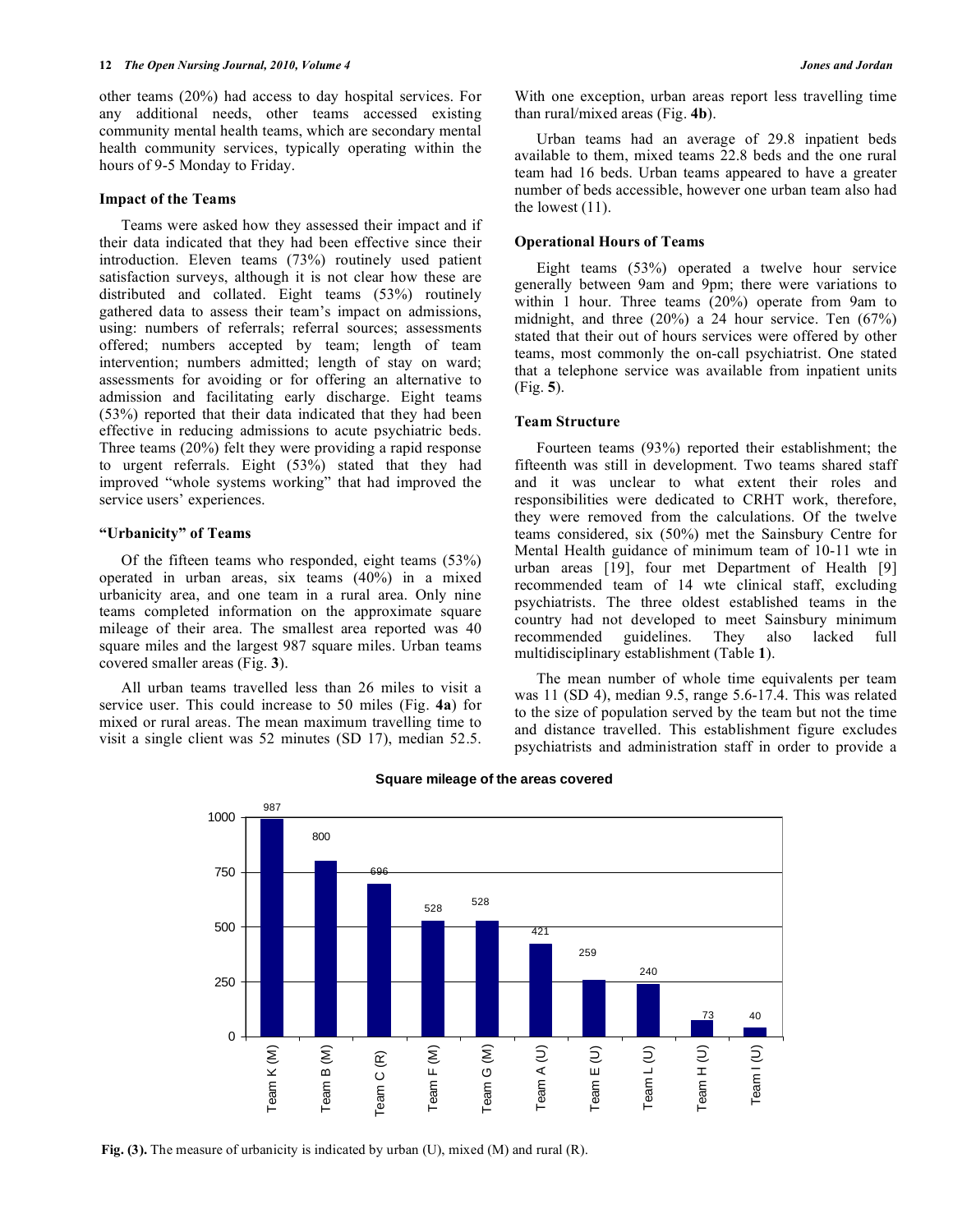

**Fig. (4a).** Maximum distances travelled by teams.



**Fig. (4b).** Teams' minimum travelling times.

figure for the clinical team for comparison with Sainsbury guidance [19].

therapist. There were no differences between urban and other teams. Three teams (20%) had only nursing professionals.

#### **Multidisciplinary Input**

 Most CRHT team members were registered nurses (49.8%, 73.3 wte), followed by nursing assistants (31.1%, 46 wte) (Fig. **6**). Nurses and nursing assistants therefore accounted for 80.9% (119.3 wte) of teams' total establishment. Social workers accounted for 5.1% (7.6wte) of teams overall and occupational therapists accounted for 2.3% (3.4wte). Seven teams (47%) reported no social worker and eight teams (53%) reported having no occupational

#### **The Input and Role of Psychiatrists**

 One team had a dedicated full time consultant psychiatrist; another had 0.5wte dedicated consultant psychiatrist. Only urban teams had any dedicated consultant psychiatrist input, and they were more likely to have a multi disciplinary establishment. Four of eight urban teams had medical input, compared to one of 6 mixed/ rural teams: urban teams have a mean of 0.688 medical wtes, and mixed/rural teams 0.067. Six teams (40%) have access to some dedicated medical input between 9-5 Monday to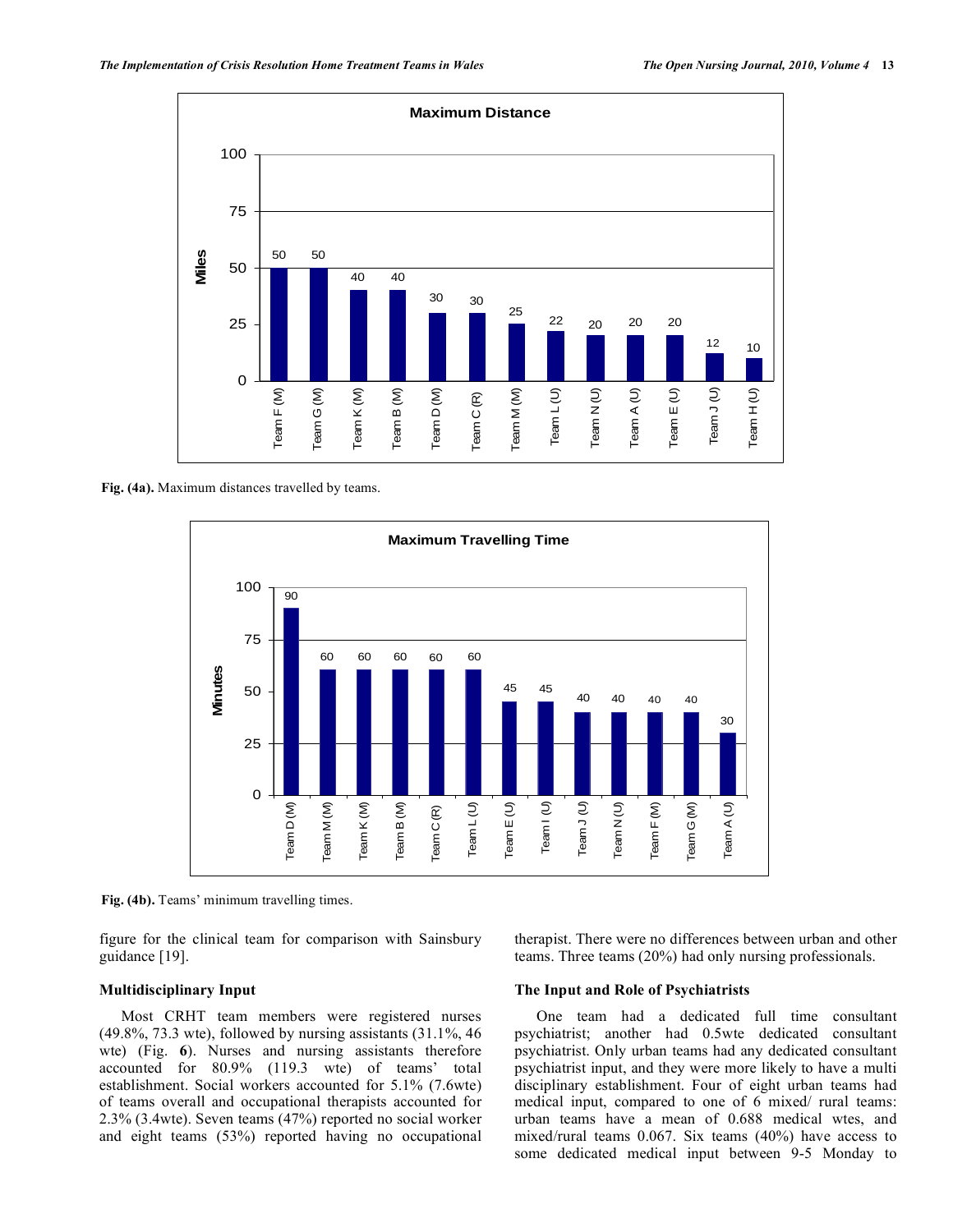

#### **Hours of operation**

**Fig. (5).** Hours of operation.

Friday. All other teams were able to draw on external medical expertise, such as community mental health teams or inpatient units. Welsh government policy [11] dictates that teams should have access to a multi disciplinary team as a minimum, and it appears that all teams comply with this.

#### **Caseloads**

 The mean maximum caseload was 16.8 clients (SD 5.3), median 15.5, range 7-27. The maximum caseload for any team was 27. This was the maximum caseload size allowed at any time, and occurred in an urban area. The smallest caseload was 7 in a mixed area. Urban teams had a mean maximum caseload of 18. Mixed teams had a mean maximum caseload of 14. The one rural team identified a maximum caseload of 20 (Table **2**). The three teams in development could not be considered.

#### **Future Developments**

 Teams were asked to identify their goals for the next twelve months. All teams stated that they intended to develop further, consolidate their practice and develop new ways of working. Four teams (27%) identified that they needed to improve their early discharge role, and another four teams (27%) that they intended to employ more staff.

 Teams were asked to identify the obstacles to further development towards full implementation of the Policy Implementation Guidance document [11]. Thirteen teams (87%) cited human and financial resources as the main obstacle to development. Two teams (13%) described problems with releasing staff from other areas within the local health community or using non-permanent staff. Three teams (20%) had no multidisciplinary (social workers,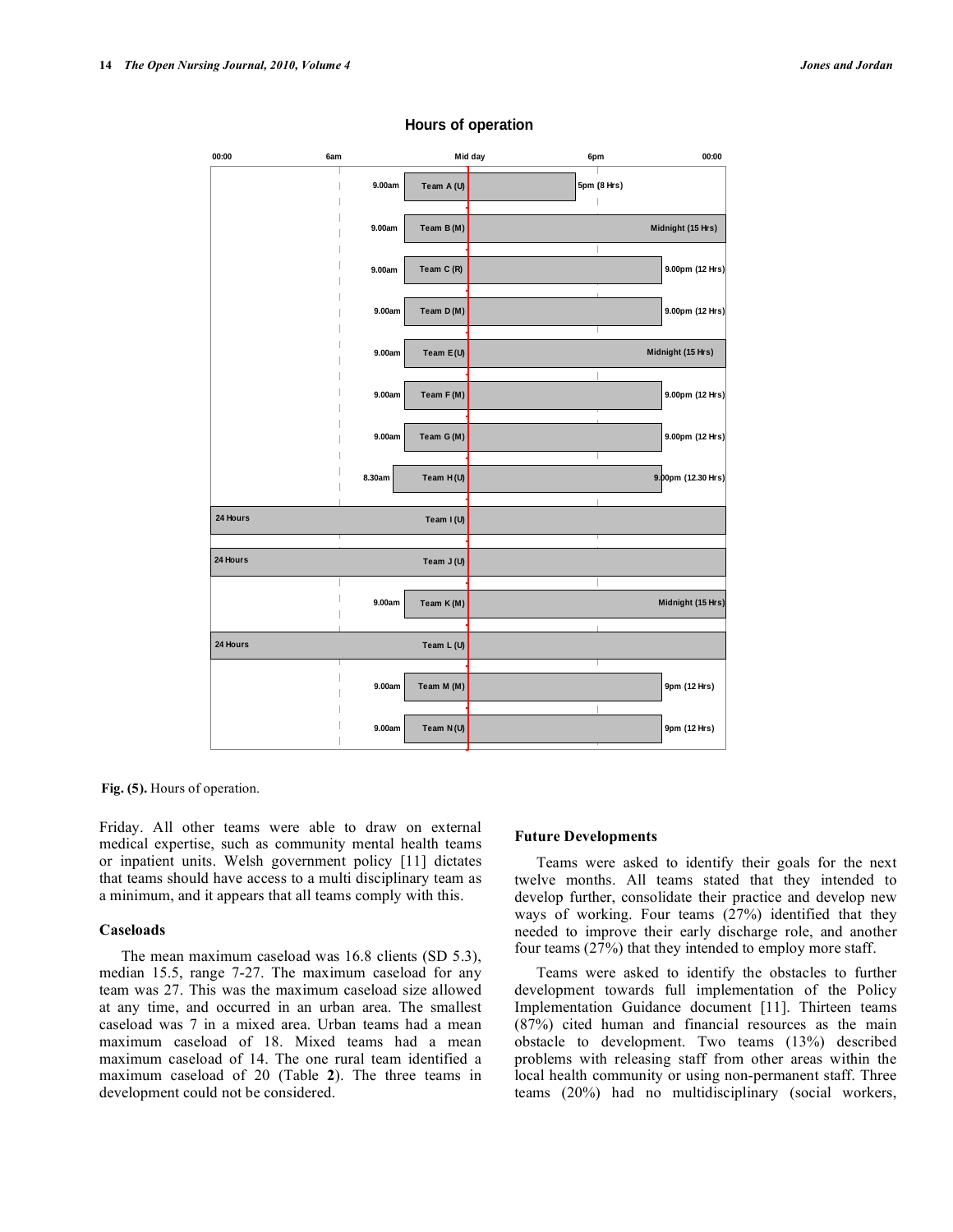| <b>Establishment of Teams</b> |            |                            |                    |                      |              |                           |                |                |                 |                                               |                |                                                         |
|-------------------------------|------------|----------------------------|--------------------|----------------------|--------------|---------------------------|----------------|----------------|-----------------|-----------------------------------------------|----------------|---------------------------------------------------------|
| CRHT                          | Urbanicity | Psychiatrist<br>Consultant | <b>Other Medic</b> | <b>Social Worker</b> | Psychologist | Occupational<br>Therapist | Nurse Band 7   | Nurse Band 6   | S<br>Nurse Band | <b>Support Worker</b><br>(Including<br>Other) | Administrator  | and<br>Establishment<br>Psychiatrist<br>Admin)<br>(Exc. |
| Team A                        | Urban      |                            |                    | 0.6                  |              |                           | $\mathbf{1}$   | $\overline{2}$ | 1               | 1                                             |                | 5.6                                                     |
| Team B                        | Mixed      |                            | 0.4                |                      |              | 0.4                       | 0.8            | $\overline{4}$ |                 | $\sqrt{2}$                                    |                | 7.2                                                     |
| Team C                        | Rural      |                            |                    |                      |              |                           | 1              | 2.5            |                 | 5                                             |                | 8.5                                                     |
| Team D                        | Mixed      |                            |                    | 1                    |              |                           |                | 3              |                 | 5                                             | 1              | 9                                                       |
| Team E                        | Urban      |                            |                    |                      |              |                           | 1              | 3              |                 | 3                                             |                | $\tau$                                                  |
| Team F*                       | Mixed      |                            |                    | $3.5$                |              | 1.6                       | $\overline{2}$ | $\overline{2}$ | 5               |                                               |                | 14.1                                                    |
| Team G*                       | Mixed      |                            |                    | 0.5                  |              | 1.6                       | $\overline{2}$ | $\overline{2}$ | 5               |                                               |                | 11.1                                                    |
| Team H                        | Urban      |                            |                    | $\mathbf{1}$         |              | 1                         | 1              | 5              |                 | $\overline{2}$                                |                | 10                                                      |
| Team I                        | Urban      | $\mathbf{1}$               | 1                  | 2                    | 0.4          | 1                         | 1              | 8              |                 | 5                                             |                | 17.4                                                    |
| Team J                        | Urban      | 0.5                        |                    |                      | 0.5          |                           | 1              | 8              |                 | 6                                             | 1              | 15.5                                                    |
| Team K                        | Mixed      |                            |                    |                      |              |                           | 1              | 5              |                 | $\mathfrak{Z}$                                |                | 9                                                       |
| Team L                        | Urban      |                            | $\overline{2}$     | 2                    | 0.6          |                           | $\mathbf{1}$   | 10             |                 | 5                                             | $\overline{2}$ | 18.6                                                    |
| Team M                        | Urban      |                            | $\mathbf{1}$       |                      |              | 1                         | 1              | 6              |                 | $\overline{7}$                                |                | 15                                                      |
| Team N                        | Urban      |                            |                    | $\mathbf{1}$         |              |                           | $\mathbf{1}$   | 5              |                 | 5                                             | 1.5            | 12                                                      |

# **Table 1. Description of Staff Employed**

\* Report that they 'share' 11.1 team members. Figures expressed as whole time equivalent.

occupational therapists, psychologists) staff. One team experienced problems funding 24 hour services, and two (13%) with gatekeeping.

# **DISCUSSION**

 This survey reports a baseline review of CRHT services in Wales as they existed in 2007/2008 from the perspective



# **Skill mix by discipline (12 teams combined)**

**Fig. (6).** Skill mix by discipline.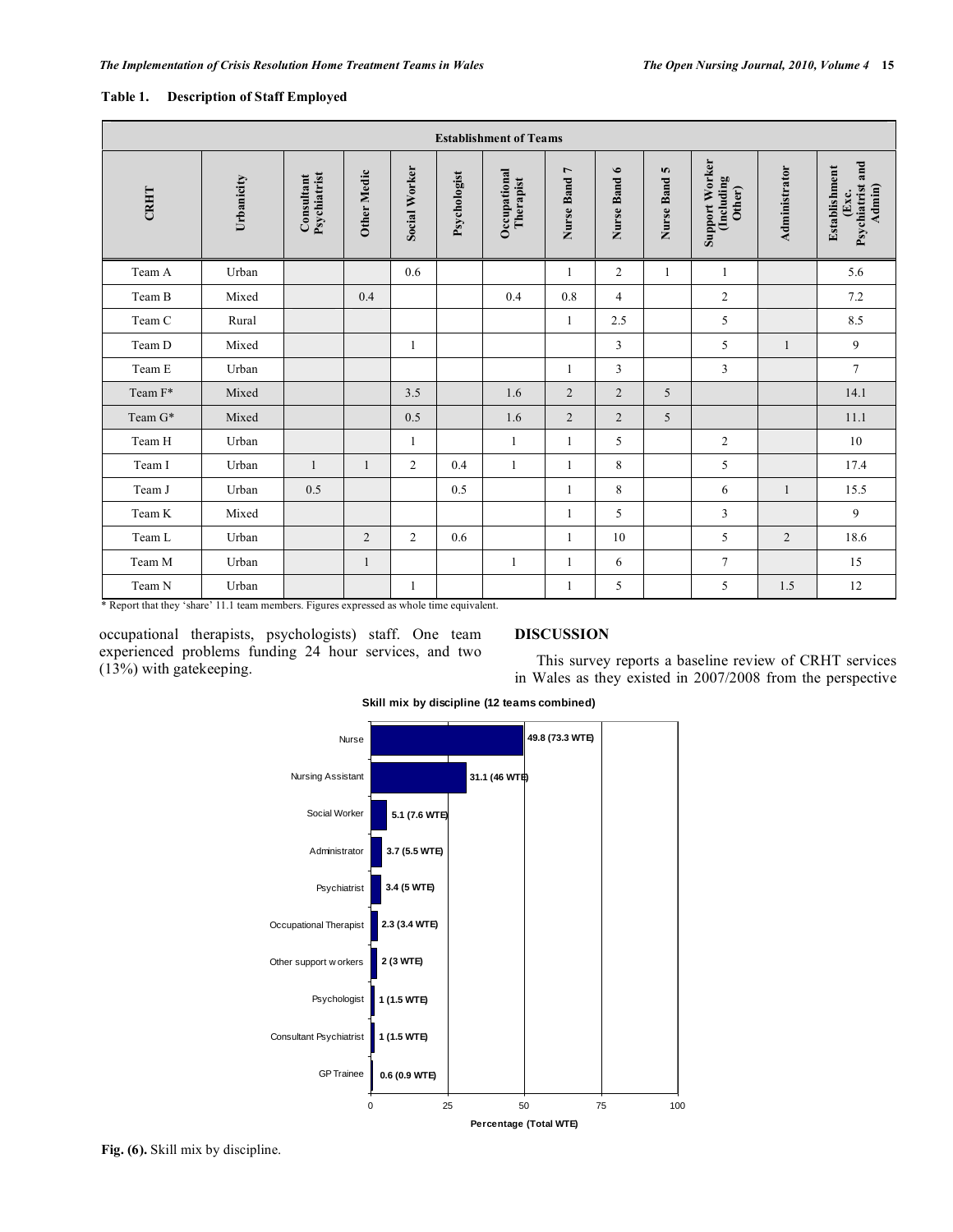of the CRHT managers and team leaders, and how these have been developed compared to national targets and guidance issued by the Welsh Assembly Government.

 The WAG position prior to March 2009 was that "organisations must have developed Crisis Resolution Home Treatment services that provide a single point of contact to high quality services and meaningful advice directly from clinical staff" [22]. There were no robust systems in place for performance management, nor was policy prescriptive in what should constitute a CRHT service.

 There were disparities in the CRHT services across Wales, and variations in team sizes and multidisciplinary input. Due to the diverse geography and demography of Wales teams may need to adapt to meet differing service needs. There were large variations in the areas covered by teams, their travelling times and distances. Overall, a trend has appeared for services operating within the hours of 9am to 9pm, which is congruent with WAG but not UK policy directives and guidelines.

 Since the presentation of a report based on this survey [23] the Welsh Assembly Government [22, 24] introduced a system of performance management to ensure that CRHT services achieve their intended targets. These have been standardised as:

- providing a rapid response to urgent referrals (face to face assessment within four hours),
- gatekeeping 95% of all admissions to hospital between the hours of 09.00 to 21.00,
- providing a review within 24 hours of admission for 100% of admissions who had not been gatekept by the CRHT prior to admission,
- focussing on the target population (individuals with a severe mental illness, experiencing a crisis due to their mental illness).
- involvement with the individuals for up to six weeks.

**Table 2. Team Caseloads and Staffing** 

| <b>Team</b> | <b>Maximum Caseload</b> | <b>Total WTE Per Team</b> |
|-------------|-------------------------|---------------------------|
| Team $A(U)$ | 12                      | 5.6                       |
| Team $B(M)$ | 14                      | 7.2                       |
| Team $C(R)$ | 20                      | 8.5                       |
| Team $D(M)$ | 7                       | 9                         |
| Team $E(U)$ | 14                      | $\overline{7}$            |
| Team H (U)  | 16                      | 10                        |
| Team $I(U)$ | 22                      | 17.4                      |
| Team $J(U)$ | 15                      | 15.5                      |
| Team $K(M)$ | 20                      | 9                         |
| Team $L(U)$ | 27                      | 16.6                      |
| Team M (U)  | 20                      | 15                        |
| Team $N(U)$ | 15                      | 12                        |

# **STUDY LIMITATIONS**

 This survey encompassed all the CHRT services in one small European country. While some findings are similar to those reported in England, UK [15], their saliency to nursing services in other countries must be based on inference and practical adequacy. As with all cross sectional data, association does not imply causation, and the small sample size necessitates cautious interpretation of findings.

 This survey has focused on distinct CRHT services; however there were three teams (20%) identified as being in development, with CRHT services being offered from existing CMHT teams. In consideration of the respondent burden, we were unable to gain full information on a number of issues, such as training needs, and interventions administered, and it is hoped that we shall be able to address this in future work.

# **A SERVICE IN DEVELOPMENT**

 At the time of data collection, CRHT services were not available in all parts of Wales. The WAG requirement to provide CRHT services throughout Wales had not been met. Additionally, whilst fifteen teams responded to the survey, three (20%) considered that were still developing a toward a CRHT service, and there have been further changes.

 CRHT services in Wales have been in development since 2002. They appear to hold mixed views on their effectiveness to date, and the majority, thirteen teams (87%), indicated that lack of resources prevented them from achieving this. Most teams (13, 87%) stated that human and financial resources were the biggest obstacle to providing a robust service and this is supported by the evidence gathered on team establishments with limited involvement from psychiatrists, psychologists, social workers and occupational therapists. This is consistent with the results of the English survey [15]. There appears to have been a focus on developing CRHT services in urban areas since 2005 and there are now more CRHT services in urban areas than elsewhere, which is consistent with the picture in England provided by Onyett *et al.* [15].

 While the government in Wales has demanded the provision of services between 09.00 and 21.00, English policy guidance [9] demands 24 hours services, which is consistent with recommendations made within the literature evidencing the use of CRHT services [5, 7, 19, 25].

 The UK National Audit Office [7] notes that fully multidisciplinary teams, including dedicated input from consultant psychiatrists, are able to provide better quality of care and integration within mental health services. Despite this, teams in Wales have been developed primarily using the nursing profession. Nurses and nursing assistants account for 80.9% (119.3wte) of the total establishment measured. Consultant psychiatrists were significantly absent from teams. Only one team had a dedicated full time consultant, and another had a dedicated consultant psychiatrist 0.5wte. Seven teams (47%) had no social worker and eight (53%) no occupational therapist. Urban teams are more likely to have a multidisciplinary team; however all teams indicated that they could draw on multidisciplinary support from existing community services.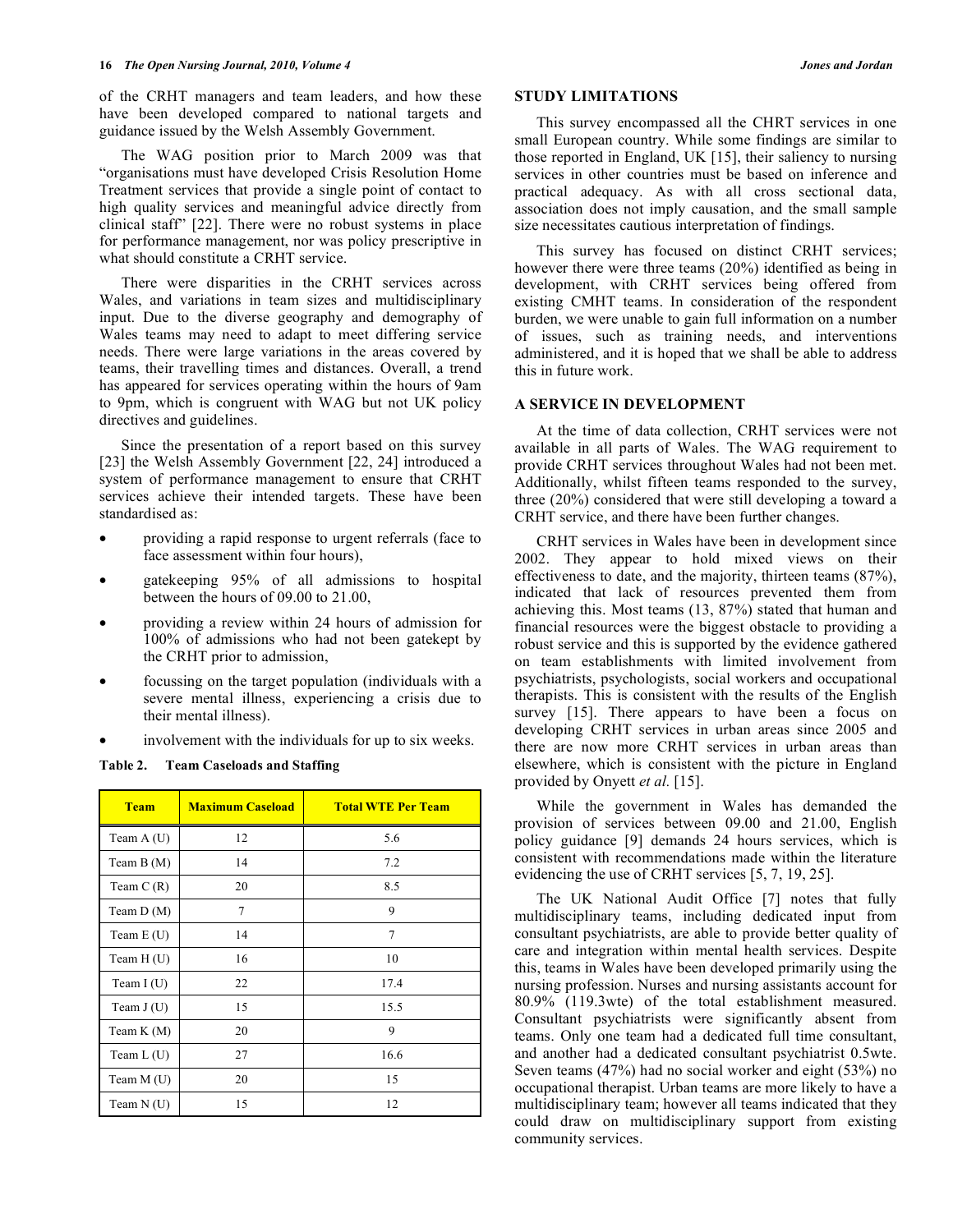|                                                                                                                                                                    | Department of<br><b>Health Policy</b><br>Guidance [9]               | <b>Sainsbury Centre for</b><br><b>Mental Health [19]</b>     | <b>Welsh Assembly Government</b><br><b>Policy Guidance [11]</b>                                   | <b>Welsh Assembly Government Annual</b><br><b>Operating Framework [22, 24]</b>                    |  |
|--------------------------------------------------------------------------------------------------------------------------------------------------------------------|---------------------------------------------------------------------|--------------------------------------------------------------|---------------------------------------------------------------------------------------------------|---------------------------------------------------------------------------------------------------|--|
| Gatekeep hospital<br>beds                                                                                                                                          | Yes                                                                 | Yes: most or all<br>admissions.                              | Yes                                                                                               | Yes. 95% of admissions.                                                                           |  |
| Be multidisciplinary<br>input as a core of the<br>service, including a<br>senior psychiatrist.                                                                     | Yes                                                                 | Yes                                                          | Yes, or have access to<br>multidisciplinary staff.                                                | Yes, or have access to multidisciplinary<br>staff.                                                |  |
| 24 hours services                                                                                                                                                  | Yes                                                                 | Yes                                                          | $09.00 - 21.00$ with an on-call<br>system outside these hours.                                    | 09.00-21.00 with an on-call system<br>outside these hours.                                        |  |
| Rapid response to<br>referrals                                                                                                                                     | Yes. Within one<br>hour.                                            | Yes                                                          | Yes. No target but refers to<br>England being one hour.                                           | Yes. For urgent referrals: provide a face<br>to face assessment within 4 hours.                   |  |
| <b>Suggested team size</b>                                                                                                                                         | 14 (excluding)<br>medical staff) for a<br>population of<br>150,000. |                                                              | Not mentioned.                                                                                    | Not mentioned.                                                                                    |  |
| <b>Focus on target</b><br>population.                                                                                                                              | Yes.                                                                | Yes.                                                         | Yes.                                                                                              | Yes.                                                                                              |  |
| Yes but time limit<br>not specified. Also<br>notes that teams<br><b>Time limited</b><br>should remain<br>intervention<br>involved until the<br>crisis is resolved. |                                                                     | Teams should remain<br>involved until crisis is<br>resolved. | Up to six weeks. Also notes that<br>teams should remain involved<br>until the crisis is resolved. | Up to six weeks. Also notes that teams<br>should remain involved until the crisis is<br>resolved. |  |
| <b>Facilitating early</b><br>discharge                                                                                                                             | Yes                                                                 | Yes                                                          | Yes                                                                                               | Yes.                                                                                              |  |

 Guidance issued by the Department of Health [9] and Sainsbury Centre for Mental Health [19] suggests team sizes of 10-14 people for a population of 150,000. Of the teams surveyed only six (40%) were able to meet the minimum figure. These were in urban areas. CRHT services which cover more rural areas must also take into account the potentially long distances and travelling times within their establishment figures. There is currently no universally recognised method of accounting for the establishment needs of rural CRHT services, which suggests that further research is required, and geographical variation should be taken into consideration in future planning [26].

 Most teams felt that they were able to provide the core elements of a CRHT service. All were able to provide an alternative to hospital admission, intensive home treatment for a period of up to six weeks and facilitate early discharge. Fourteen teams (93%) stated that they were able to gate keep hospital beds. The involvement of CRHT teams in Mental Health Act assessments is currently low with only three teams (20%) indicating that they are included as an integral part of the process. If CRHT teams are to act as a gatekeeper for inpatient services then this figure should be higher.

 Alternatives to hospital admission are limited in Wales. Only two teams had access to a dedicated crisis house and one team had access to a crisis bed in a local authority funded residential unit. Teams have otherwise made use of existing service provision to provide alternative resources. This appears to support the view of the National Audit Office [7], that whilst alternatives to admission as well as home treatment can provide valuable support, their provision is inconsistent.

# **MEDICALLY UNDERSERVED LOCATIONS**

 Teams were staffed primarily by nurses. Growth in demand for medical care has outstripped the available supply of doctors in many areas of the UK [27] particularly economically deprived communities and unpopular specialities. Accordingly, nurses' roles are expanding to include delivery of complete episodes of care as envisaged in the NHS Plan 2000 [28]. Our study indicated that management of acute episodes of mental illness and gate keeping of acute beds has devolved to nurses: whether this may be viewed as recognition of burgeoning demand, costcontainment or a challenge to the hegemony of medicine is uncertain [29, 30].

 Consultant psychiatrists, social workers and occupational therapists were largely absent from teams; however these professions were accessed from existing CMHT resources. Consequent difficulties in providing a multidisciplinary service require further exploration. Non-urban teams had no dedicated psychiatrists and fewer medical staff (0.067 wtes, compared to 0.688 wtes). This reflects the reduced accessibility of primary care and services associated with rurality in the UK [31], international reviews [32], and the USA [33]. Some problems, such as suicide in adults [34, 35], depression and anxiety [36], substance misuse [37], may be more prevalent in rural areas. Given the socio-economic profile of many clients of mental health services, and findings that rurality accentuates the effects of socioeconomic disadvantage [32], this inequality of access to medical input is cause for concern.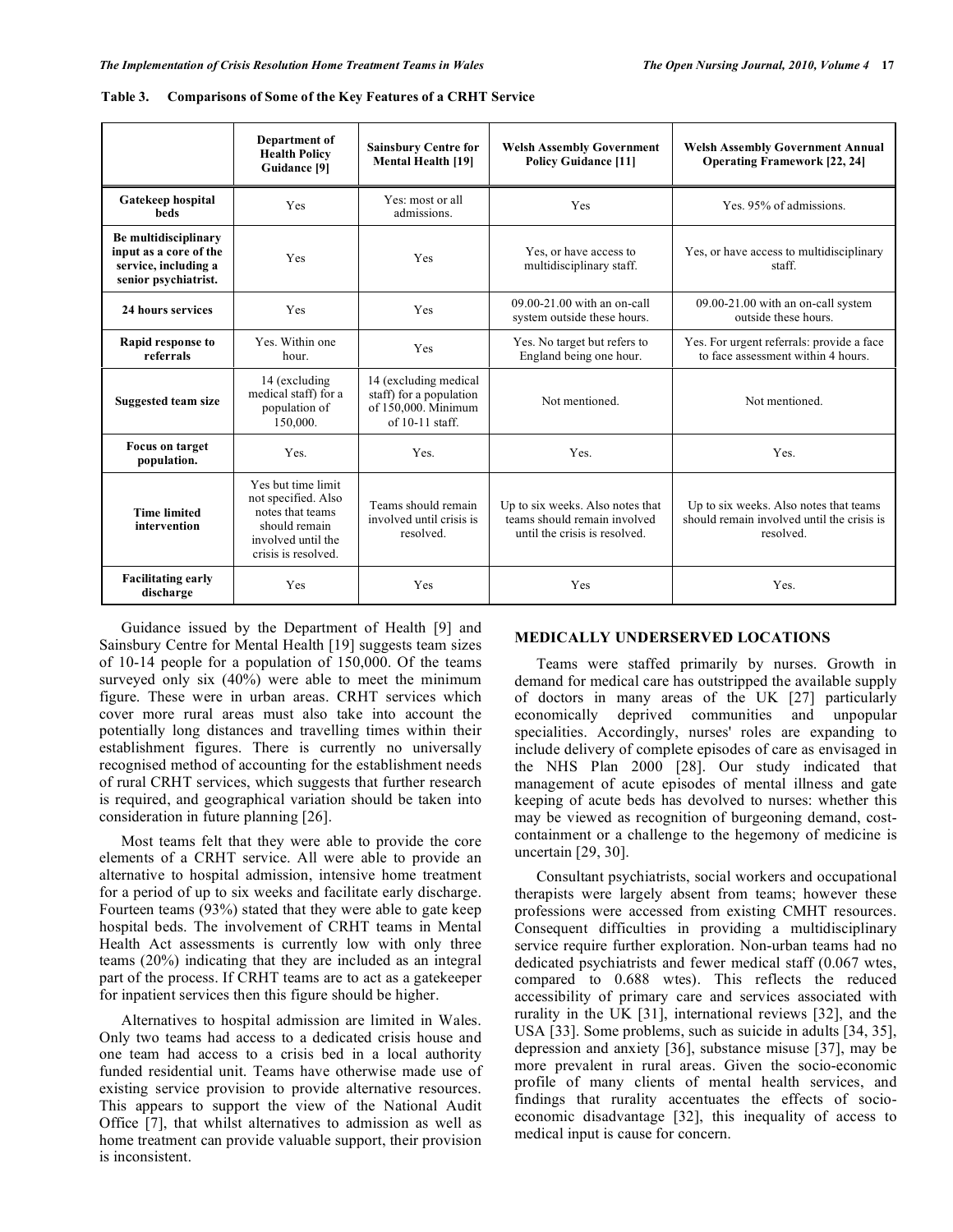#### **Box 1. Recommendations for Practice**

Responses to this survey and wider reading indicated that in order for CRHT teams to focus on their core functions they should:

- be developed with due consideration to local geography and travelling times;
- have multi disciplinary input as a core of the team to address the health needs, social needs and occupational functioning of clients;
- operate a minimum service of 9am to 9pm. Developing 24 hours services may be dependent on local need to provide a cost effective service;
- have access to other services such as crisis beds to assist in managing crisis;
- have a consistent method of gathering data on performance management;
- receive the resources required to enable them to meet the minimum policy guidance provided by the Welsh Assembly Government.

#### **Box 2. Recommendations for Research**

Further review and audit to determine how services are being delivered should:

- have sufficient resources available to ensure consistent completion of service profiles;
- have a current data on key performance indicators for CRHT services [in Wales];
- seek to clarify a definition of early discharge and ensure that this is measurable in terms of performance management;
- identify the current range of interventions employed by CRHT practitioners;
- identify the training needs of these teams;
- centralise data collection and audit to allow consistency and relieve clinicians of an administrative burden.

 In medically underserved locations and unpopular specialities, clinical care is hampered by the 'Inverse Care Law' [38] (the more the clinical need, the fewer the doctors), and the 'Inverse Interest Law' [39] (the commoner the condition, the less the medical interest). Whether development of crisis teams staffed by nurses, practising autonomously, will erode or accentuate these inequalities in service delivery between urban and rural, rich and poor will need further investigation.

 To date, there appears to have been limited success in applying a largely urban model of CRHT services to a small country with mixed pockets of population. Lack of resources was cited as the single biggest obstacle to achieving this, and non-urban teams were less well resourced. While the number of staff employed in each team reflected the population size, it did not take account of the increased travelling needed outside urban areas. While distance to hospital is crucial in some areas of medicine [40], further research is needed to explore the impact on acute mental health episodes.

 Policy in England and Wales has, perhaps unsurprisingly, developed similarly; however there are some variations which reflect the differences between the two countries. Most notably, Welsh policy has not directed health care providers on the minimum establishment of the team in

terms of core multidisciplinary input, team size, or hours of operation. Table **3** compares key elements drawn from the policies and compared with guidance issued by the Sainsbury Centre for Mental Health:

# **CONCLUSION**

 This work has highlighted the need for practice developments (Box **1**) and further research (Box **2**) in relation to local geography. Worldwide, there is growing recognition that the key to improving health care for all citizens requires the expansion of nursing roles. In developing countries and the less affluent and more remote areas of developed countries, this necessitates nurses assuming new responsibilities, formerly the preserve of the medical profession.

#### **ACKNOWLEDGEMENTS**

 This paper was presented at the All Wales CRHT Conference on 25th September 2008 and is based on a report to the All Wales Crisis Resolution Home Treatment Network.

 We should like to thank the All Wales Crisis Resolution Home Treatment Network, and in particular Brahms Robinson of the Newport Home Treatment Team, for the work undertaken in developing the service profiles, identifying teams and assistance in gathering data for this survey. Mr. Emrys Elias, Senior Performance Improvement Manager (Mental Health), NHS Delivery and Support Unit, Wales, for his assistance in clarifying Welsh government policy. We should also like to thank Amorelle Jones and the Clinical Effectiveness and Audit Department within the mental health directorate of Hywel Dda Health Board for their assistance in collating the data.

# **ABBREVIATIONS**

- CMHT = Community Mental Health Team
- CRHT = Crisis Resolution Home Treatment
- NHS = National Health Service
- WAG = Welsh Assembly Government
- $Wte$  = Whole time equivalent

#### **REFERENCES**

- [1] Bodenheimer T. Disease management problems and pitfalls. N Engl J Med 1999; 340(15): 1202-5.
- [2] DoH (Department of Health). A health Service of all the talents: Developing the NHS workforce. London: HMSO 2000.
- [3] NHS (National Health Service). The NHS Plan: a plan for investment; a plan for reform. Norwich: HMSO 2000.
- [4] Jordan S. Managing adverse drug reactions: an orphan task. Developing nurse-administered evaluation checklists. J Adv Nurs 2002; 38(5): 437-48.
- [5] Smyth MG, Hoult J. The home treatment enigma. Br Med J 2000; 320: 305-9.
- [6] Johnson S, Thornicroft G. The development of crisis resolution and home treatment teams. In: Johnson S, Needle J, Bindman J, Thornicroft G, Eds. Crisis resolution and home treatment in mental health. Cambridge: Cambridge University Press 2008.
- [7] NAO (National Audit Office). Helping people through mental health crisis: the role of crisis resolution and home treatment services. London 2007.
- [8] DoH (Department of Health). National service framework for mental health: modern standards and service models. London 1999.